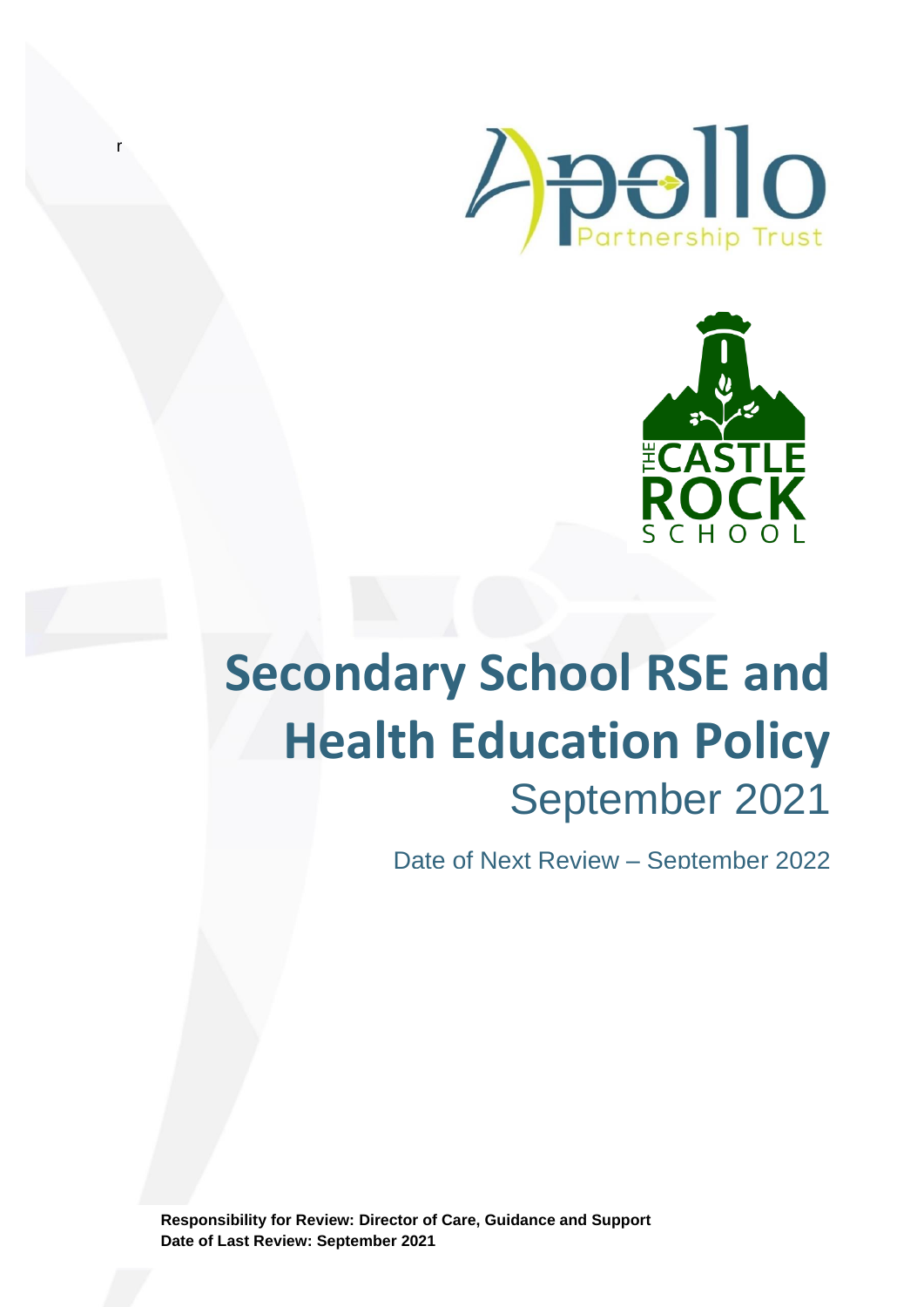# **Contents:**

Statement of intent

- 1. Legal framework
- 2. Roles and responsibilities
- 3. Organisation of the RSE and health education curriculum
- 4. RSE subject overview
- 5. RSE programmes of study
- 6. Health education subject overview
- 7. Health education programmes of study
- 8. Delivery of the curriculum
- 9. Curriculum links
- 10. Working with parents
- 11. Working with external agencies
- 12. Withdrawal from lessons
- 13. Equality and accessibility
- 14. Safeguarding and confidentiality
- 15. Assessment
- 16. Staff training
- 17. Monitoring and review

# **Statement of Curriculum Intent**

At The Castle Rock School, we understand the importance of educating pupils about sex, relationships and their health, for them to make responsible and well-informed decisions in their lives.

At the heart of these subjects there is a focus on keeping children safe, and we firmly believe that this curriculum delivered sensitively by trained staff, at age appropriate times will play an important role in preventative education.

The teaching of RSE and health education can help to prepare pupils for the opportunities, responsibilities and experiences of adult life. It allows us to promote the spiritual, moral, social, cultural, mental and physical development of pupils at school and in the wider society.

RSE and health education is supported by, the school's wider policies on behaviour, inclusion, respect for equality and diversity, bullying and safeguarding (including handling of any reports students may make as a result of the subject content). The subjects will sit within the context of our school's broader ethos and approach to developing 'Apollo character values' in our students: independence, perseverance, respect, kindness, empathy & effective listening skills.

We have an obligation to provide pupils with high-quality, evidence and age-appropriate teaching of these subjects. This policy outlines how the school's RSE and health education curriculum will be organised and delivered, to ensure it meets the needs of all our students.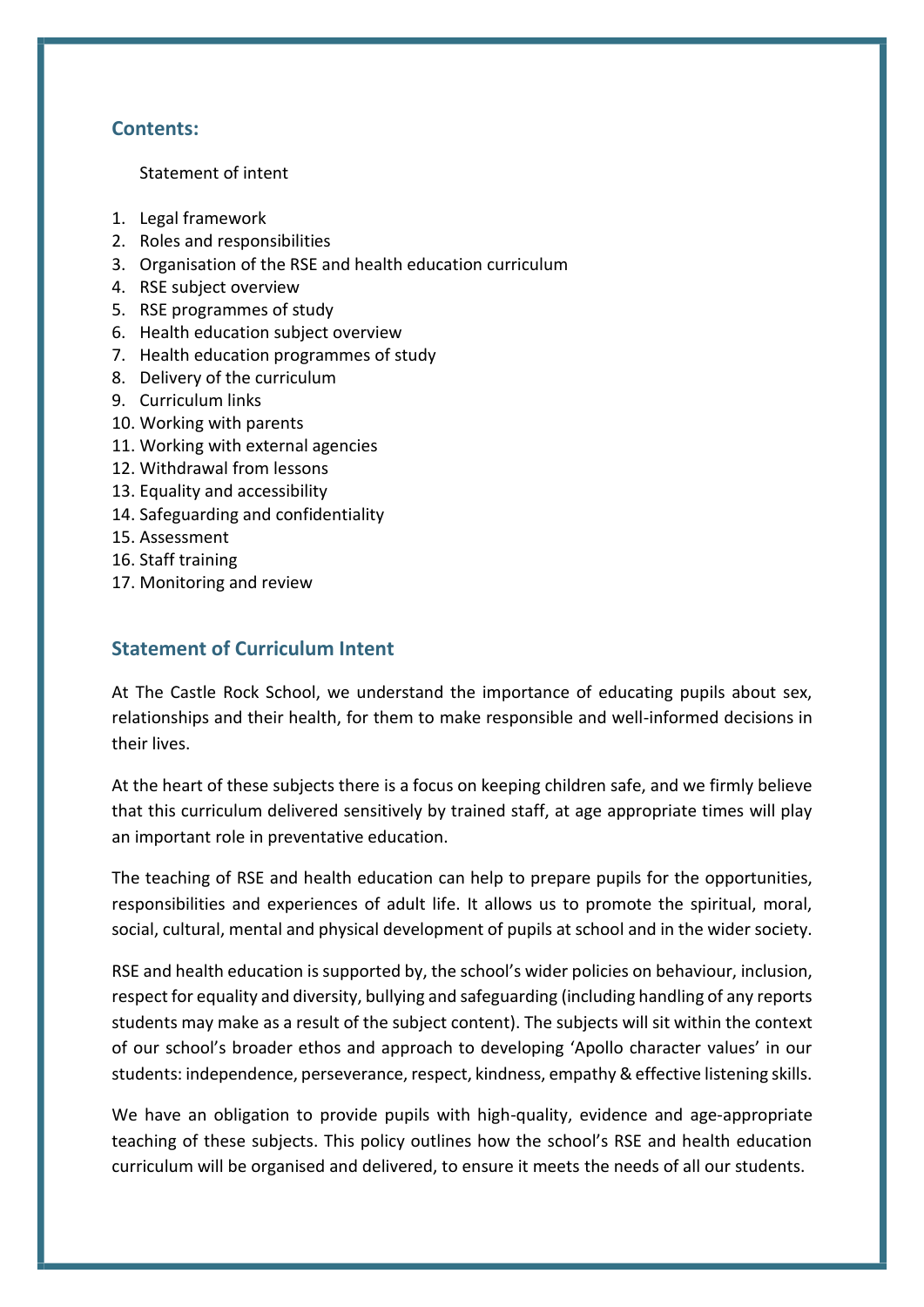# **1. Legal framework**

This policy has due regard to all relevant legislation and statutory guidance including, but not limited to, the following:

- Equality Act 2010
- The Relationships Education, Relationships and Sex Education and Health Education (England) Regulations 2019
- Children and Social Work Act 2017
- DfE (2021) 'Keeping children safe in education (2020)'
- DfE (2021) 'Teaching about relationships, sex and health'
- DfE (2019) 'Relationships Education, Relationships and Sex Education (RSE) and Health Education'
- DfE (2015) 'National curriculum in England: science programmes of study' This policy

operates in conjunction with the following school policies:

- Behaviour Policy
- SEND Policy
- Anti-Bullying Policy
- Drugs Policy
- E-Safety Policy
- Equality and Accessibility Policy
- ICT Acceptable Use Policy for Students
- Inclusion and Social Inclusion Policy
- Peer on Peer Abuse Policy
- Preventing Extremism and Radicalisation Safeguarding Policy
- Safeguarding and Child Protection Policy
- Spiritual, moral, Social, Cultural and British Values Policy
- Information Security Policy

# **2. Roles and responsibilities**

## **The governing board is responsible for:**

- Ensuring all pupils make progress in achieving the expected educational outcomes.
- Ensuring the RSE and health education curriculum is well-led, effectively managed and well-planned.
- Evaluating the quality of provision through regular and effective self-evaluation.
- Ensuring that teaching is delivered in ways that are accessible to all pupils with SEND.
- Providing clear information to parents on the subject content and the right to request that their child is withdrawn.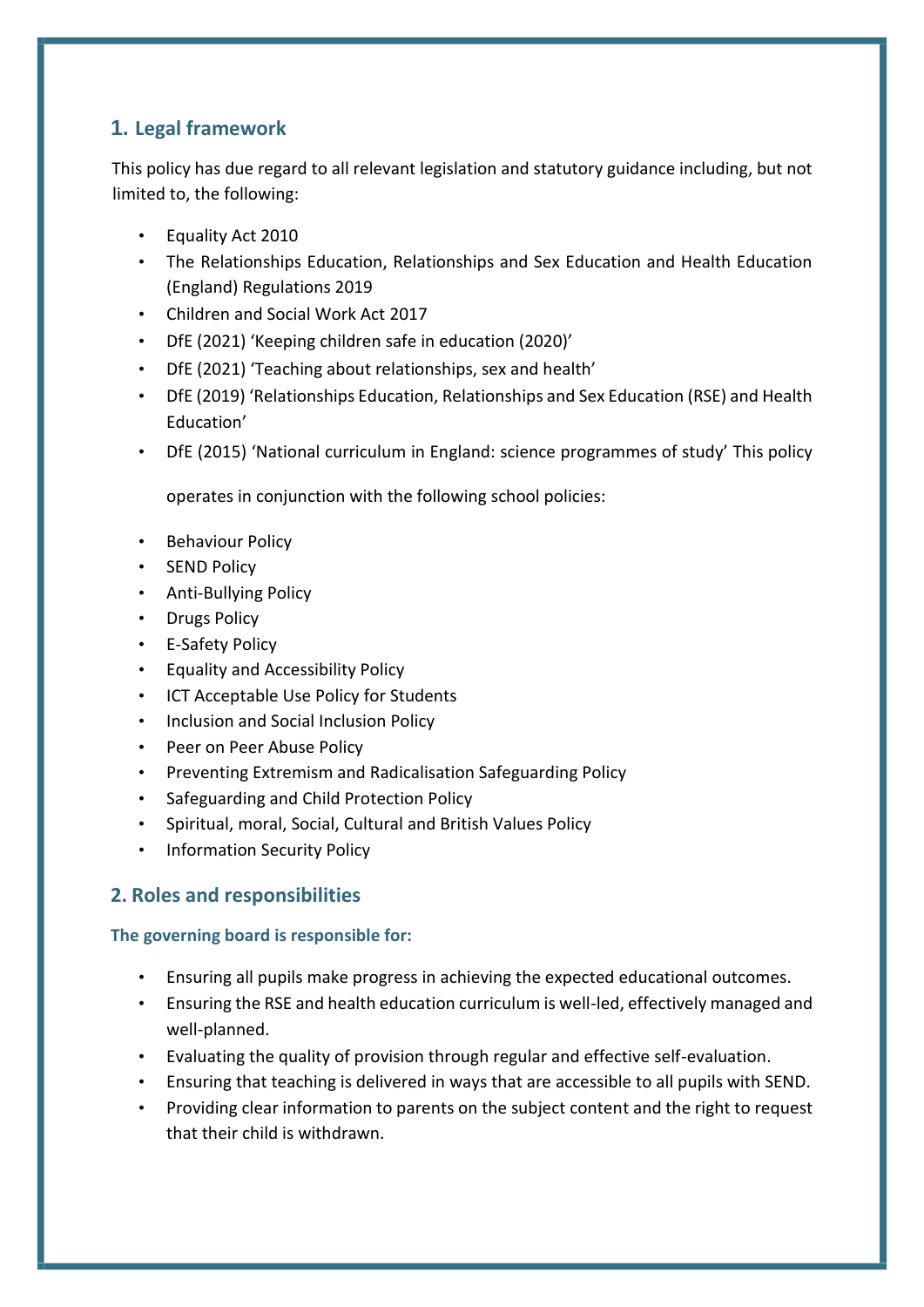• Ensuring RSE and health education is resourced, staffed and timetabled in a way that ensures the school can fulfil its legal obligations.

## **The Headteacher is responsible for:**

- The overall implementation of this policy.
- Ensuring all staff are suitably trained to deliver the subjects.
- Ensuring parent are fully informed of this policy.
- Reviewing all requests to withdraw pupils from non-statutory elements of the RSE and health education curriculum.
- Discussing withdrawal requests with parents, and the pupil if appropriate, to ensure their wishes are understood and to clarify the nature and purpose of the curriculum, including the benefits of receiving the education.
- Ensuring withdrawn pupils receive appropriate, purposeful education during the period of withdrawal.
- Encouraging parents to be involved in consultations regarding the school's RSE and health education curriculum.
- Reviewing this policy on an annual basis.
- Reporting to the governing board on the effectiveness of this policy and the curriculum.

## **The RSE and health education subject leader is responsible for:**

- Overseeing the delivery of RSE and health education.
- Working closely with colleagues in related curriculum areas to ensure the RSE and health education curriculum compliments, and does not duplicate, the content covered in other curriculum subjects.
- Ensuring the curriculum is age-appropriate and of high quality.
- Reviewing changes to the RSE and health education curriculum and advising on their implementation.
- Monitoring the learning and teaching of RSE and health education, providing support to staff where necessary.
- Ensuring the continuity and progression between each year group.
- Helping to develop colleagues' expertise in the subject.
- Ensuring teachers are provided with adequate resources to support teaching of the curriculum.
- Ensuring the school meets its statutory requirements in relation to RSE and health education.
- Leading staff meetings and ensuring all members of staff involved in the curriculum have received the appropriate training.
- Organising, providing and monitoring CPD opportunities in the subject.
- Ensuring the correct standards are met for recording and assessing pupil performance.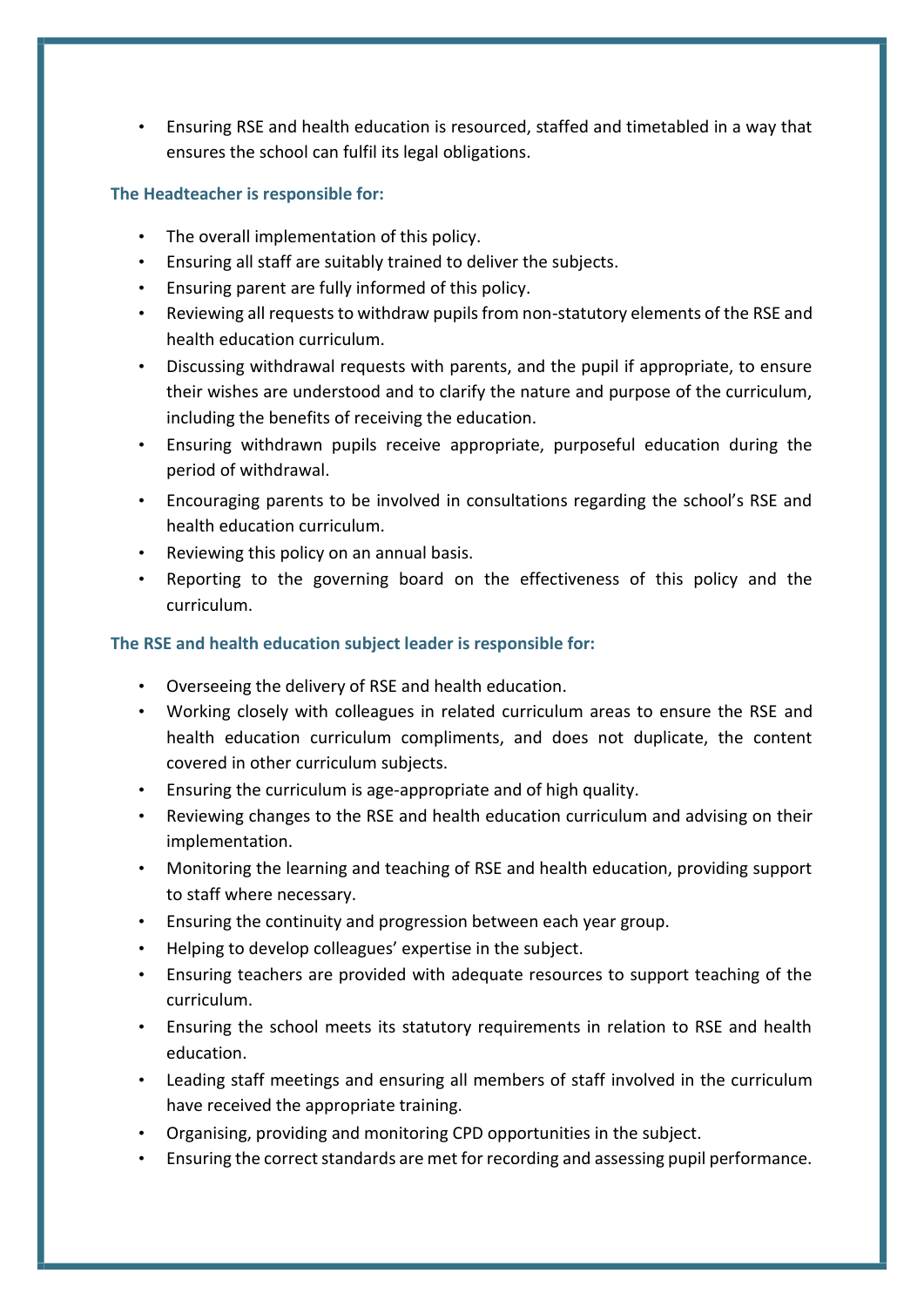• Monitoring and evaluating the effectiveness of the subjects and providing reports to the Headteacher.

## **The DSL is responsible for:**

- Offering advice and consultation for safeguarding-related subjects in the RSE and health education curriculum.
- Promoting knowledge and awareness of safeguarding issues amongst staff.
- Being an appropriate point of contact for staff who have concerns about the welfare of a pupil that have arisen through the teaching of RSE and health education.

## **Subject teachers are responsible for:**

- Acting in accordance with, and promoting, this policy.
- Delivering RSE and health education in a manner that is sensitive, of high quality and appropriate for each year group.
- Ensuring they do not express personal views or beliefs when delivering the curriculum.
- Planning lessons effectively, ensuring a range of appropriate teaching methods and resources are used to cover the content.
- Modelling positive attitudes to RSE and health education.
- Liaising with the SENCO to identify and respond to individual needs of pupils with SEND. Liaising with the RSE and health education subject leader on key topics, resources and support for individual pupils.
- Monitoring pupil progress in RSE and health education.
- Reporting any concerns regarding the teaching of RSE or health education to the RSE and health education subject leader or a member of the SLT.
- Reporting any safeguarding concerns or disclosures that pupils may make as a result of the subject content to the DSL.
- Responding appropriately to pupils whose parents have requested to withdraw them from the non-statutory components of RSE, by providing them with alternative education opportunities.

## **The SENCo is responsible for:**

- Advising teaching staff how best to identify and support pupils' individual needs.
- Advising staff on the use of TAs in order to meet pupils' individual needs.

# **3. Organisation of the RSE and health education curriculum**

For the purpose of this policy:

• "Relationships and sex education" is defined as teaching pupils about developing healthy, nurturing relationships of all kinds, and helping them to understand human sexuality and to respect themselves and others.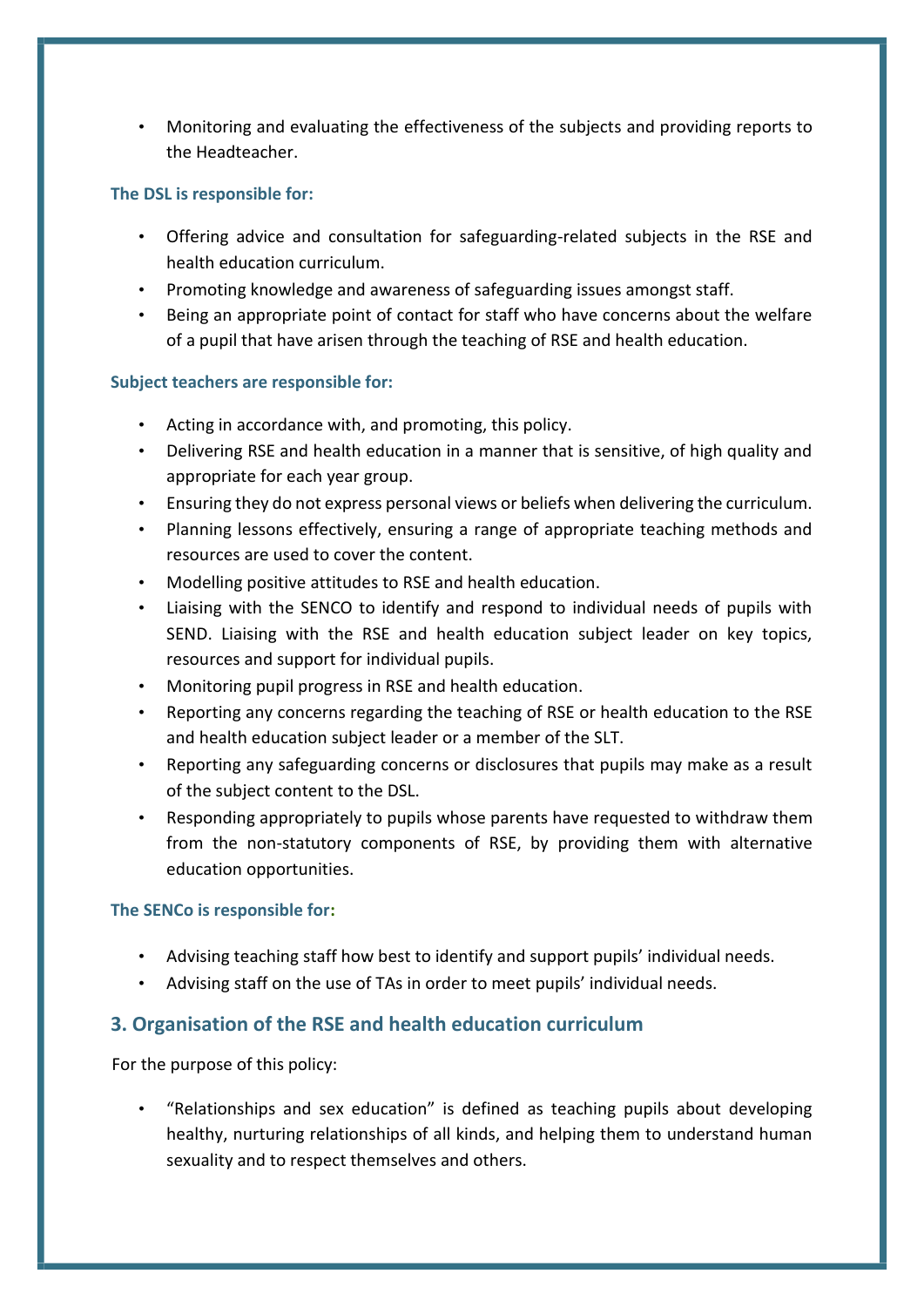• "Health education" is defined as teaching pupils about how they can make good decisions about their own health and wellbeing, and how physical health and mental wellbeing are interlinked.

The RSE and health education curriculum will be developed in consultation with teachers, pupils and parents, and in accordance with DfE recommendations.

We ask parents and teachers to read the draft policy with a covering explanatory letter and give the school feedback via the designated email: [rse@castlerocksch.uk](mailto:rse@castlerocksch.uk) Once the consultation period has closed the policy will be ratified by the Local Governing Body (LGB)

The majority of the RSE and health education curriculum will be delivered through PSHE education, with statutory elements taught via the science curriculum. The RSE and health education subject leader will work closely with their colleagues in related curriculum areas to ensure the curriculum complements and does not duplicate the content covered in national curriculum subjects.

The school will ensure that the curriculum remains in line with the DfE's 'Relationships Education, Relationships and Sex Education (RSE) and Health Education' guidance at all times.

The school will consider the context and views of the wider local community when developing the curriculum to ensure it is reflective of circumstances in the local area. The religious background of all pupils will also be considered when planning teaching, to ensure all topics included are appropriately handled.

The RSE and health education curriculum will be informed by topical issues in the school and wider community, to ensure it is tailored to pupils' needs, e.g. if there was a local prevalence of specific sexually transmitted infections, our curriculum would be tailored to address this issue.

# **4. RSE subject overview**

RSE will continue to develop pupils' knowledge on the topics taught at a primary level, in addition to the content outlined in this section.

## **Families**

- **That there are different types of committed, stable relationships.**
- **How these relationships might contribute to human happiness and their importance for bringing up children.**
- **What marriage is, including their legal status, e.g. that marriage carries legal rights and protections not available to couples who are cohabiting or who have married, for example, in an unregistered religious ceremony.**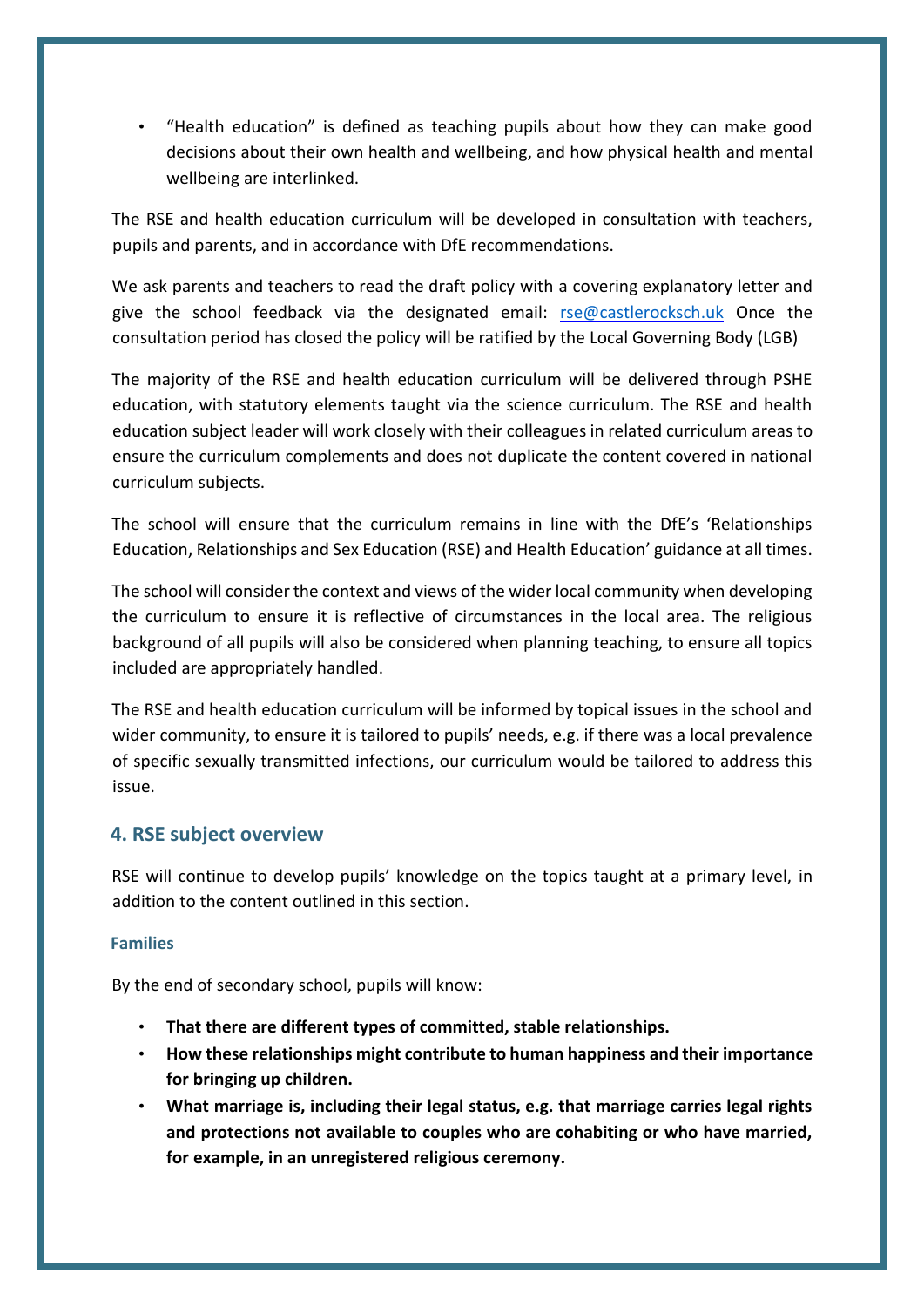- **Why marriage is an important relationship choice for many couples and why it must be freely entered into.**
- **About the characteristics and legal status of other types of long-term relationships.**
- **About the roles and responsibilities of parents with respect to raising children, including the characteristics of successful parenting.**

Pupils will also know how to:

- **Determine whether other children, adults or sources of information are trustworthy.**
- **Judge when a family, friend, intimate or other relationship is unsafe, and recognise this in others' relationships.**
- **Seek help or advice if needed, including reporting concerns about others.**

#### **Respectful relationships, including friendships**

By the end of secondary school, pupils will know:

- **About the characteristics of positive and healthy friendships in all contexts (including online), including trust, respect, honesty, kindness, generosity, boundaries, privacy, consent and the management of conflict, reconciliation and ending relationships. This includes different (non-sexual) types of relationships.**
- **Practical steps they can take in a range of different contexts to improve or support respectful relationships.**
- **How stereotypes, particularly those based on sex, gender, race, religion, sexual orientation or disability, can cause damage, e.g. how they might normalise nonconsensual behaviour.**
- **That in school and wider society they can expect to be treated with respect by others, and that in turn they should show due respect to others, including people in positions of authority and due tolerance of other people's beliefs.**
- **About different types of bullying (including cyberbullying), the impact of bullying, responsibilities of bystanders to report bullying and how and where to seek help.**
- **About the types of behaviour in relationships that can be criminal, including violent behaviour and coercive control.**
- **What constitutes sexual harassment and violence and why these are always unacceptable.**
- **About the legal rights and responsibilities regarding equality, with reference to the protected characteristics defined in the Equality Act 2010, and that everyone is unique and equal.**

#### **Online and media**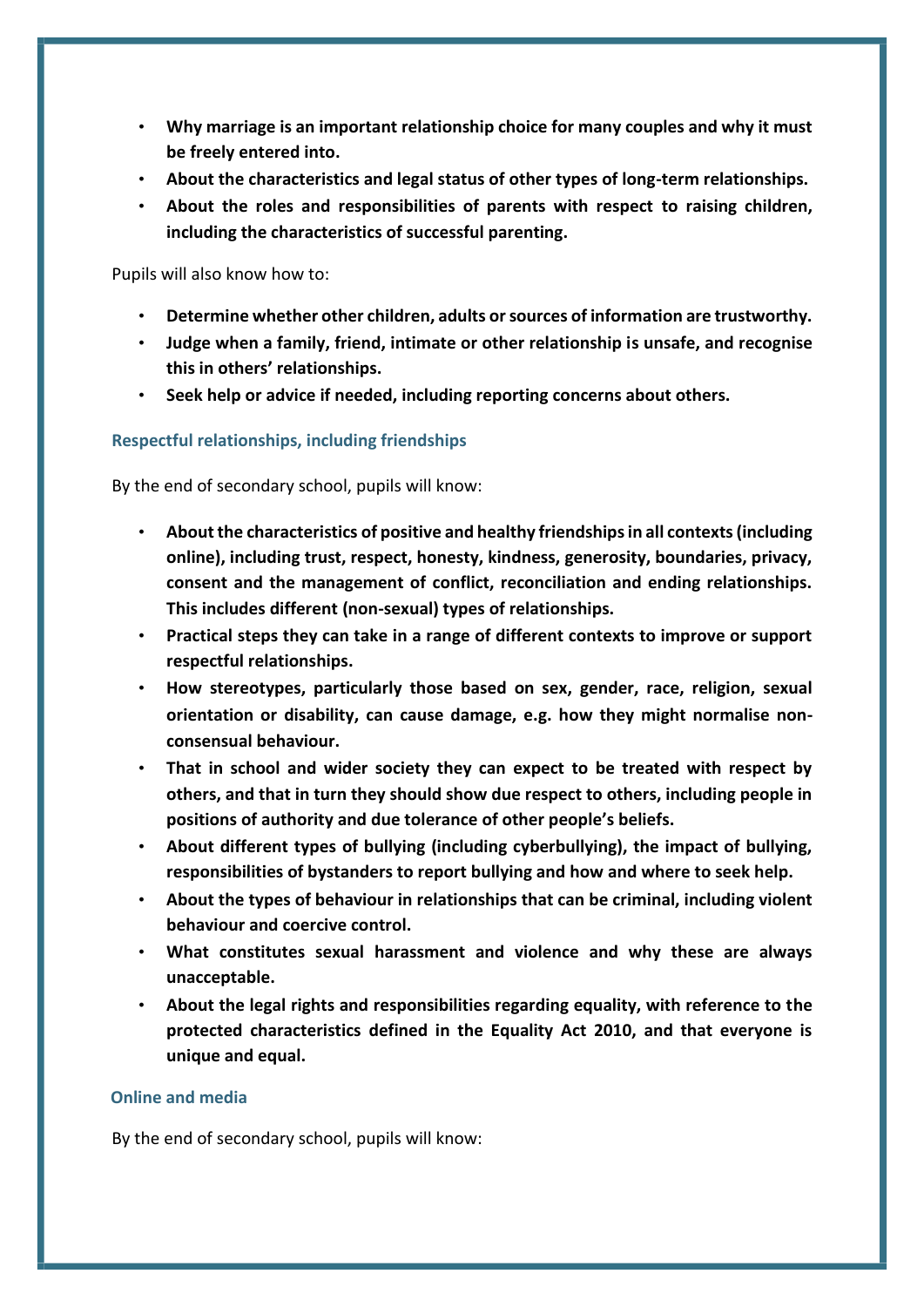- **Their rights, responsibilities and opportunities online, and that the same expectations of behaviour apply in all contexts.**
- **About online risks, including that material shared with another person has the potential to be shared online and the difficulty of removing potentially compromising material placed online.**
- **Not to provide material to others that they would not want shared further and not to share personal material which they receive.**
- **What to do and where to get support to report material or manage issues online.**
- **The impact of viewing harmful content.**
- **That specifically sexually explicit material, e.g. pornography, presents a distorted picture of sexual behaviours, can damage the way people see themselves in relation to others and negatively affect how they behave towards sexual partners.**
- **That sharing and viewing indecent images of children is a criminal offence which carries severe penalties, including jail.**
- **How information and data is generated, collected, shared and used online.**

#### **Being safe**

By the end of secondary school, pupils will know:

- **About the concepts of, and laws relating to, sexual consent, sexual exploitation, abuse, grooming, coercion, harassment, rape, domestic abuse, forced marriage, honour-based violence and FGM, and how these can affect current and future relationships.**
- **How people can actively communicate and recognise consent from others, including sexual consent, and how and when consent can be withdrawn – this includes online.**

#### **Intimate and sexual relationships, including sexual health**

- **How to recognise the characteristics and positive aspects of healthy one-to-one intimate relationships, which include mutual respect, consent, loyalty, trust, shared interests and outlook, sex and friendship.**
- **That all aspects of health can be affected by choices they make in sex and relationships, positively and negatively, e.g. physical, emotional, mental, sexual and reproductive health and wellbeing.**
- **The facts about reproductive health, including fertility and the potential impact of lifestyle on fertility for both men and women.**
- **The range of strategies for identifying and managing sexual pressure, including understanding peer pressure, resisting pressure and not pressurising others.**
- **That they have a choice to delay sex or enjoy intimacy without sex.**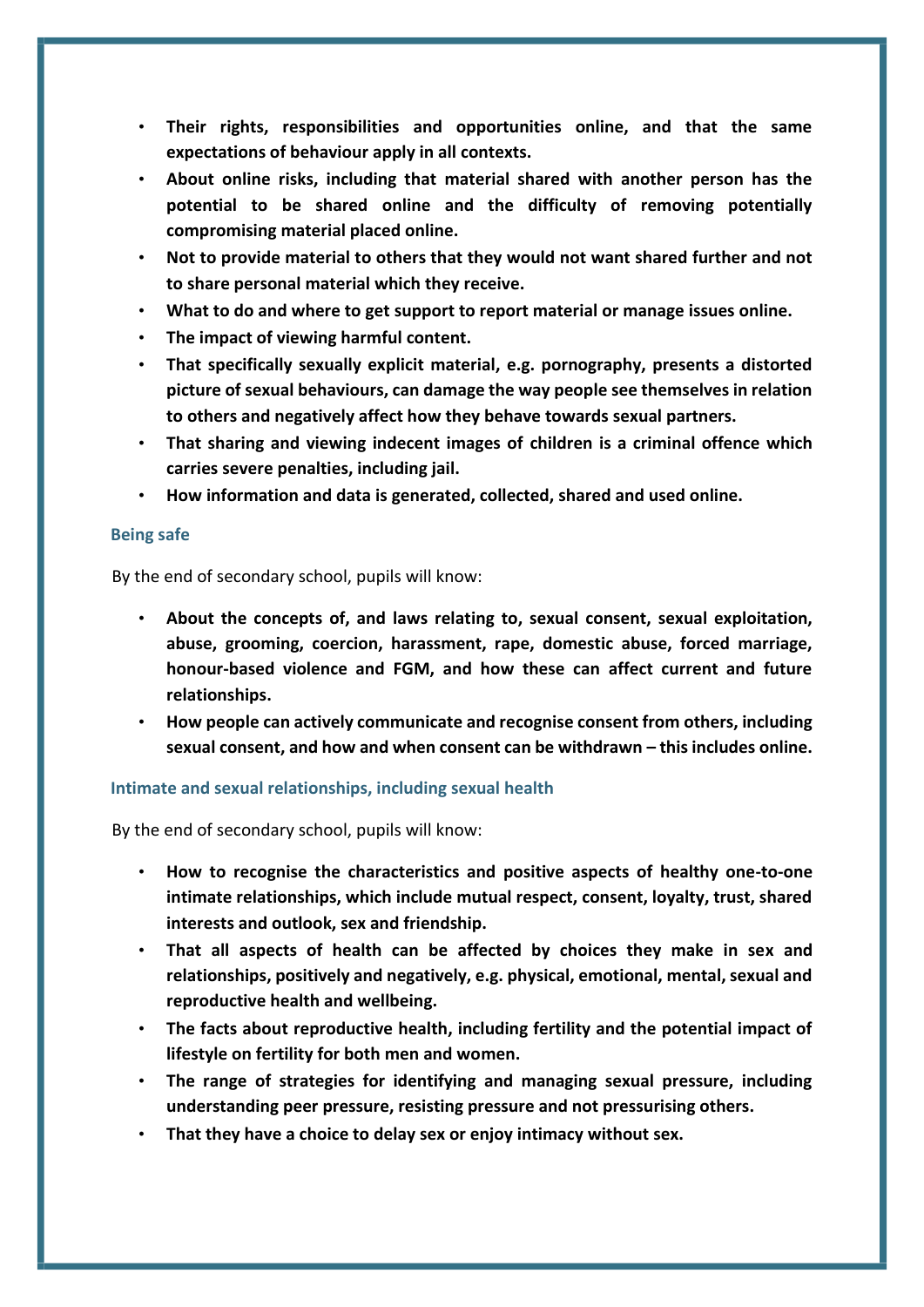- **The facts about the full range of contraceptive choices, their effectiveness and options available.**
- **The facts around pregnancy including miscarriage.**
- **That there are choices in relation to pregnancy, with legally and medically accurate, impartial information on all options including keeping the baby, adoption, abortion and where to get further help.**
- **How the different sexually transmitted infections (STIs) are transmitted, how risk can be reduced through safer sex and the importance of facts about testing.**
- **About the prevalence of some STIs, the impact they can have on those who contract them and key facts about treatment.**
- **How the use of alcohol and drugs can lead to risky sexual behaviour.**
- **How to get further advice, including how and where to access confidential sexual and reproductive health advice and treatment.**

## **5. RSE programmes of study**

The school will determine an age-appropriate, developmental curriculum which meets the needs of young people and includes the statutory content outlined in section 4 of this policy.

#### **For a list of teaching resources (***please see Appendix A***)**

## **6. Health education subject overview**

The physical health and mental wellbeing curriculum will continue to develop pupils' knowledge on the topics taught at a primary level, in addition to the content outlined in this section.

#### **Wellbeing**

- **How to talk about their emotions accurately and sensitively, using appropriate vocabulary.**
- **That happiness is linked to being connected to others.**
- **How to recognise the early signs of mental wellbeing concerns.**
- **About common types of mental ill health, e.g. anxiety and depression.**
- **How to critically evaluate when something they do or are involved in has a positive or negative effect on their own or others' mental health.**
- **About the benefits and importance of physical exercise, time outdoors, community participation and voluntary and service-based activities on mental wellbeing and happiness.**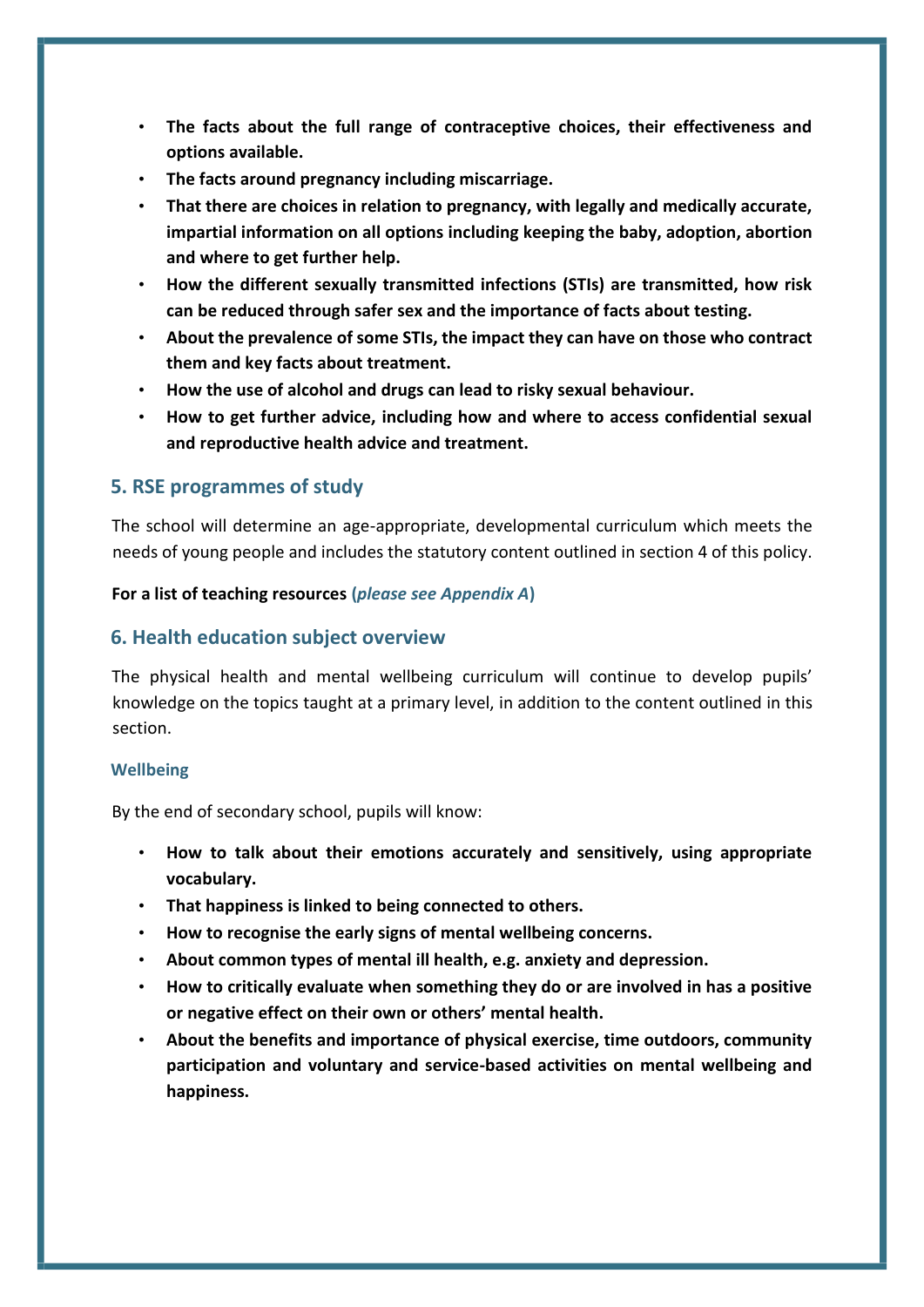#### **Internet safety and harms**

By the end of secondary school, pupils will know:

- **About the similarities and differences between the online world and the physical world, including the impact of unhealthy or obsessive comparison with others online, over-reliance on online relationships, the risks related to online gambling, how information is targeted at them and how to be a discerning consumer of information online.**
- **How to identify harmful behaviours online, including bullying, abuse or harassment, and how to report, or find support, if they have been affected by those behaviours.**

#### **Physical health and fitness**

By the end of secondary school, pupils will know about:

- **The positive associations between physical activity and promotion of mental wellbeing, including as an approach to combat stress.**
- **The characteristics and evidence of what constitutes a healthy lifestyle, maintaining a healthy weight, including the links between an inactive lifestyle and ill health.**
- **About the science relating to blood, organ and stem cell donation.**

#### **Healthy eating**

By the end of secondary school, pupils will know:

• **How to maintain healthy eating and the links between a poor diet and health risks, including tooth decay and cancer.** 

#### **Drugs, alcohol and tobacco**

- **The facts about legal and illegal drugs and their associated risks, including the link between drug use and serious mental health conditions.**
- **The law relating to the supply and possession of illegal substances.**
- **The physical and psychological risks associated with alcohol consumption and what constitutes low risk alcohol consumption in adulthood.**
- **The physical and psychological consequences of addition, including alcohol dependency.**
- **The dangers of drugs which are prescribed but still present serious health risks.**
- **The facts about the harms from smoking tobacco, the benefits of quitting and how to access the support to do so.**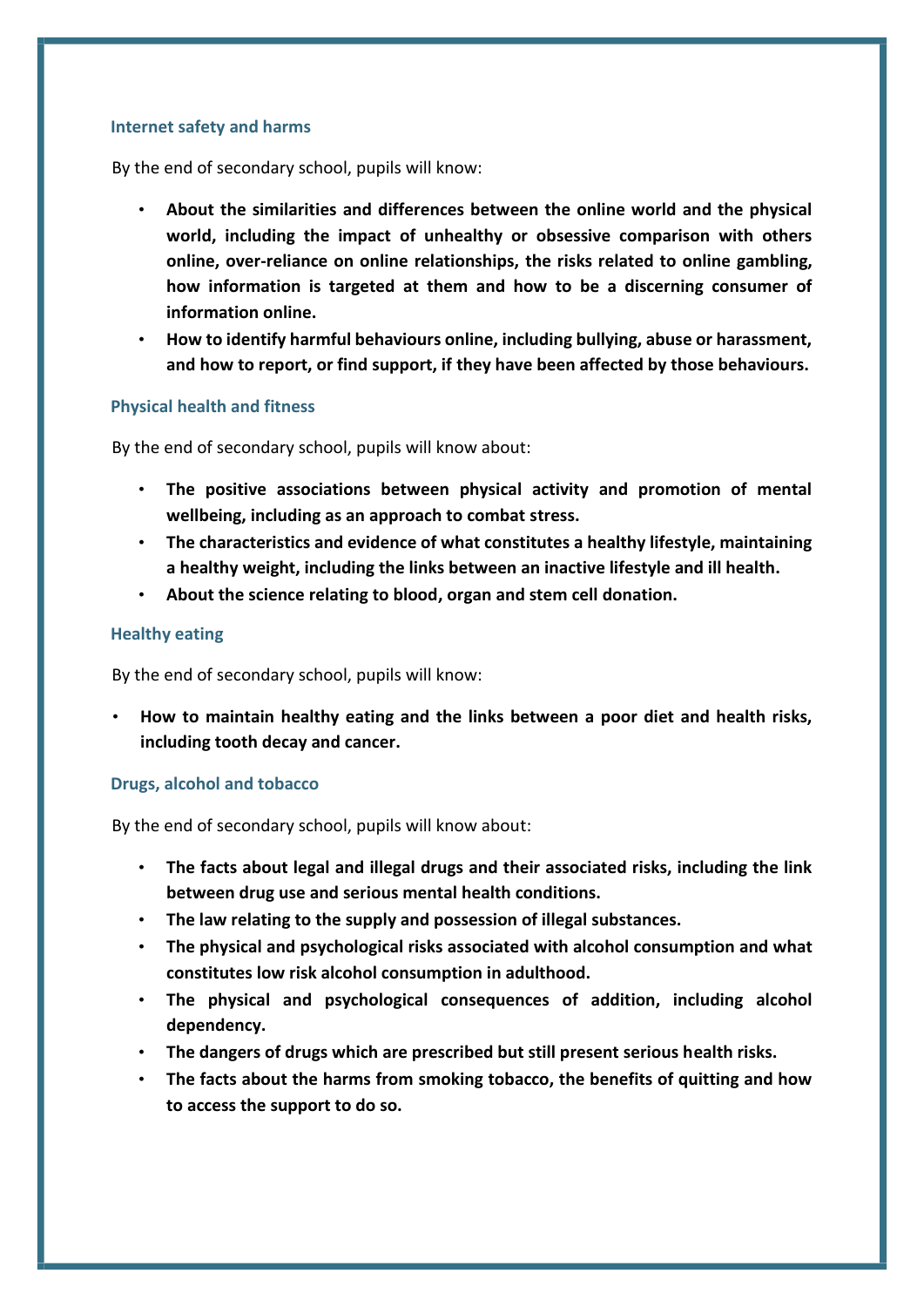## **Health and prevention**

By the end of secondary school, pupils will know about:

- **Personal hygiene, germs including bacteria, viruses, how they are spread, treatment and prevention of infection, and about antibiotics.**
- **Dental health and the benefits of good oral hygiene and dental flossing, including healthy eating and regular check-ups at the dentist.**
- **During key stage 4, the benefits of regular self-examination and screening.**
- **The facts and science relating to immunisation and vaccination.**
- **The importance of sufficient good quality sleep for good health and how a lack of sleep can affect weight, mood and ability to learn.**

## **Basic first aid**

By the end of secondary school, pupils will know:

- **Basic treatments for common injuries.**
- **From year 8 onwards life-saving skills, including how to administer CPR.**
- **About the purpose of defibrillators and when one might be needed.**

## **Changing adolescent body**

By the end of secondary school, pupils will know:

- **Key facts about puberty, the changing adolescent body and menstrual wellbeing.**
- **About the main changes which take place in males and females, and the implications for emotional and physical health.**

#### **7. Health education programmes of study**

The school will determine an age-appropriate, developmental curriculum which meets the needs of young people and includes the statutory content outlined in section 6 of this policy.

# **8. Delivery of the curriculum**

Through effective organisation and delivery of the RSE and health education, we will ensure that:

- Core knowledge is sectioned into units of a manageable size.
- The required content is communicated to pupils clearly, in a carefully sequenced way, within a planned scheme of work.
- Teaching includes sufficient and well-chosen opportunities and contexts for pupils to embed new knowledge so that it can be used confidently in real-life situations.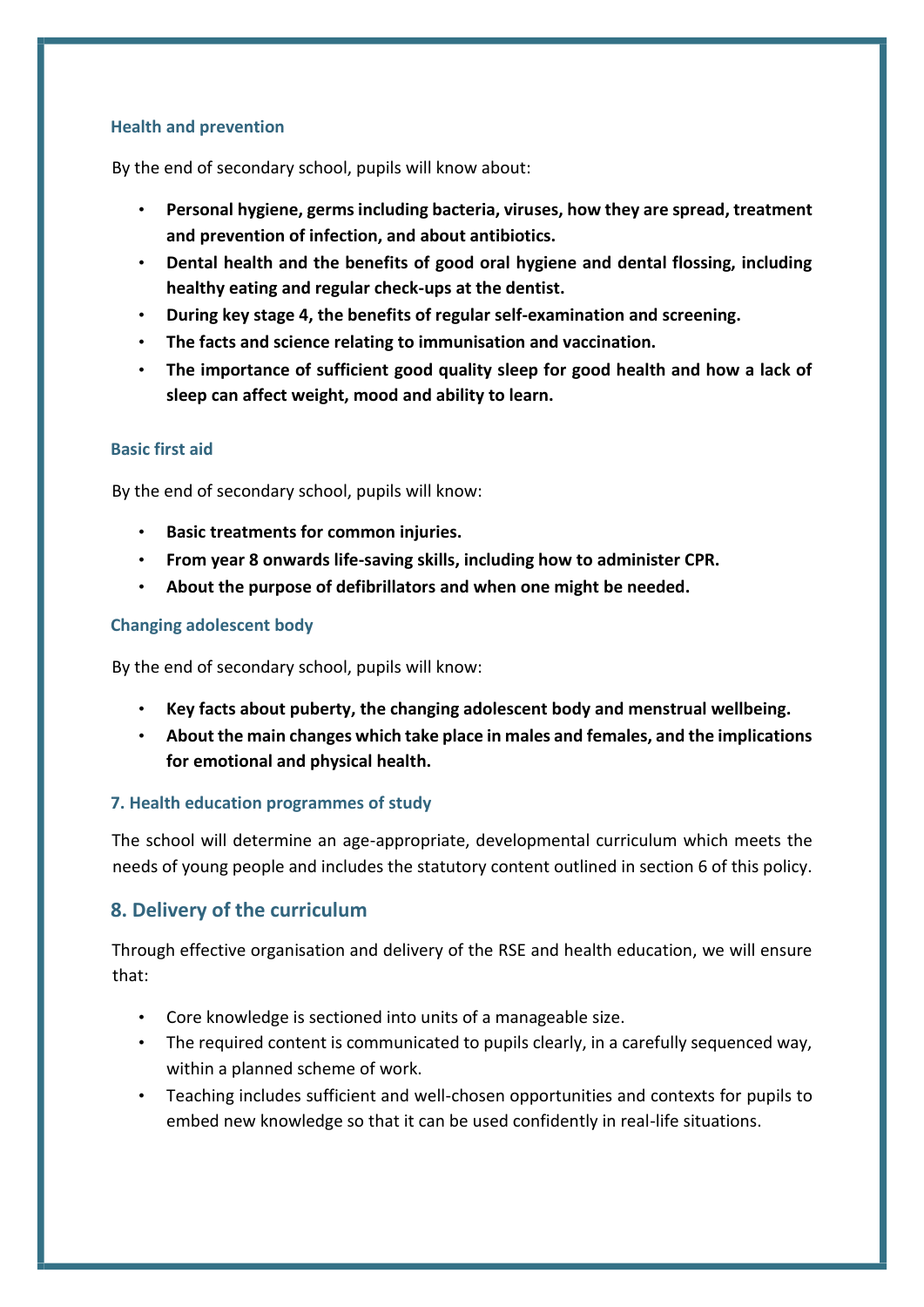RSE and health education complement several other curriculum subjects. Where appropriate, the school will look for opportunities to make links between the subjects and integrate teaching.

**The RSE and health education curriculum will be delivered by appropriately trained members of staff. A representative from The Brook Charity Organisation, the UK's leading provider of young people's sexual health and wellbeing services will support in the delivery of staff training.** 

The curriculum will proactively address issues in a timely way in line with current evidence on pupil's physical, emotional and sexual development. RSE and health education will be delivered in a non-judgemental, age-appropriate, factual and inclusive way that allows pupils to ask questions in a safe environment.

Teaching of the curriculum reflects requirements set out in law, particularly in the Equality Act 2010, so that pupils understand what the law does and does not allow, and the wider legal implications of the decisions they make.

The school will integrate LGBTQ+ content into the RSE curriculum – this content will be taught as part of the overall curriculum, rather than a standalone topic or lesson. LGBTQ+ content will be approached in a sensitive, age-appropriate and factual way that allows pupils to explore gender identity and the features of stable and healthy same-sex relationships.

The curriculum will be designed to focus on pupils of all gender identities and expressions and activities will be planned to ensure all are actively involved.

The school will ensure it delivers teaching on sensitive topics, e.g. the body, in a way that is appropriate and sensitive to the various needs of the school community, e.g. cultural background.

All teaching and resources will be assessed by the RSE and health education subject leader to ensure they are appropriate for the age and maturity of pupils, are sensitive to their religious backgrounds and meet the needs of any SEND, if applicable. Throughout every year group, appropriate diagrams, videos, books, games, discussion and practical activities will be used to assist learning. Inappropriate images, videos, etc., will not be used, and resources will be selected with sensitivity given to the age and cultural background of pupils. Pupils will be prevented from accessing inappropriate materials on the internet when using such to assist with their learning. The prevention measures taken to ensure this are outlined in the school's E-Safety Policy, and ICT Acceptable Use Policy for Students.

Teachers will establish what is appropriate for one-to-one and whole-class settings, and alter their teaching of the programmes accordingly. Teachers will ensure that pupils' views are listened to and will encourage them to ask questions and engage in discussion. Teachers will answer questions sensitively and honestly.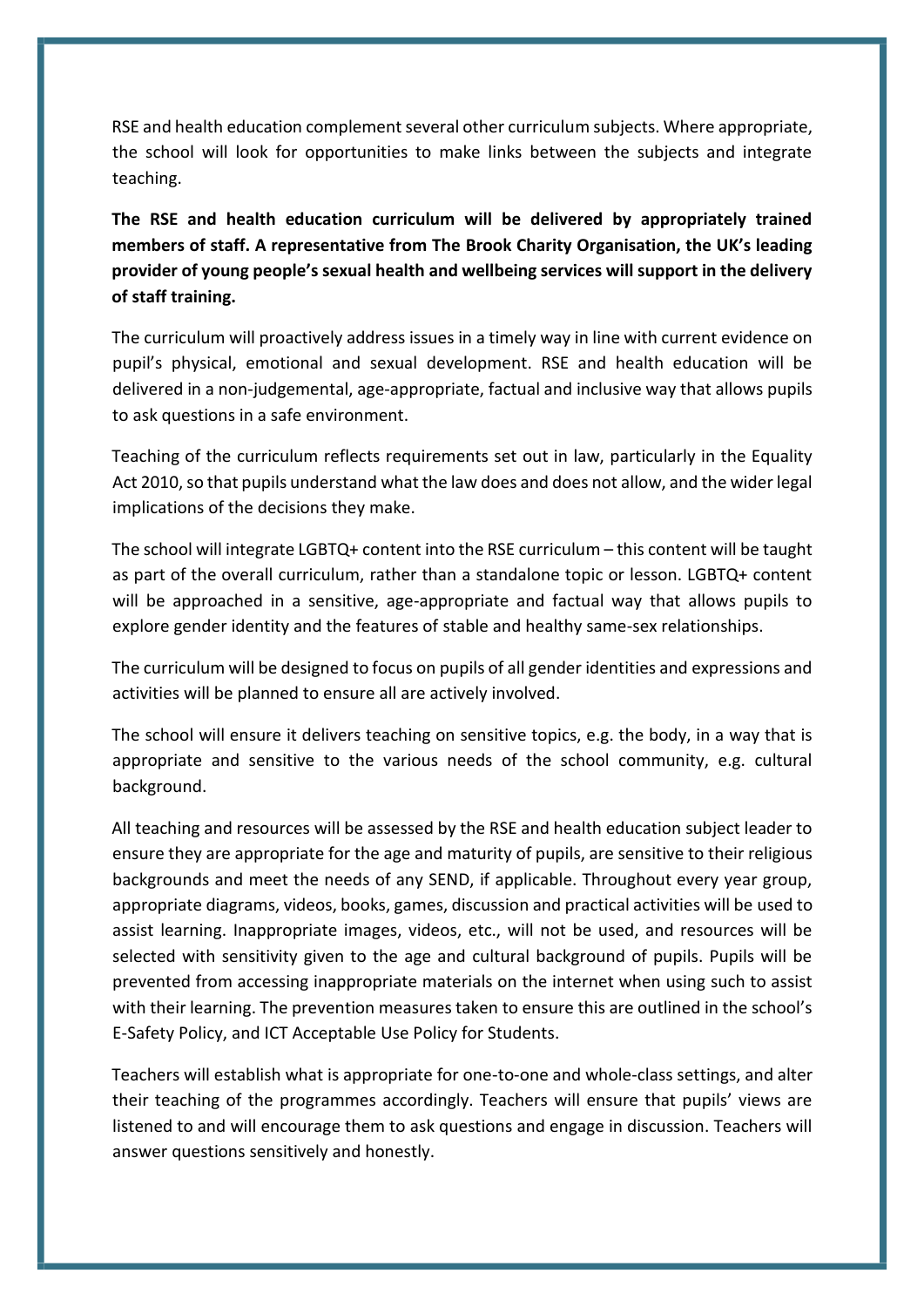Teachers will focus heavily on the importance of healthy relationships, including marriage, when teaching RSE, though sensitivity will always be given as to not stigmatise pupils on the basis of their home circumstances. In teaching the curriculum, teachers will be aware that pupils may raise topics such as self-harm and suicide. When talking about these topics in lessons, teachers will be aware of the risks of encouraging these behaviours and will avoid any resources or material that appear as instructive rather than preventative.

Teachers will ensure lesson plans focus on challenging perceived views of pupils based on protected characteristics, through exploration of, and developing mutual respect for, those different to themselves.

The procedures for assessing pupil progress are outlined in section 15 of this policy.

# **9. Curriculum links**

The school will seek opportunities to draw links between RSE and health education and other curriculum subjects wherever possible to enhance pupils' learning. RSE and health education will be linked to the following subjects:

- **Citizenship** pupils are provided with the knowledge, skills and understanding to help prepare them to play a full and active part in society, including an understanding of how laws are made and upheld and how to make sensible decisions.
- **Science**  pupils are taught about the main external parts of the body and changes to the human body as it grows, including puberty.
- **ICT and computing** pupils are taught about how they can keep themselves safe online and the different risks that they may face online as they get older.
- **PE** pupils can develop competence to excel in a broad range of physical activities, are physically active for sustained periods of time, engage in competitive sport and lead healthy, active lives.
- **PSHE** pupils learn about respect and difference, values and characteristics of individuals.

# **10. Working with parents**

The school understands that parents' role in the development of their children's understanding about relationships and health is vital; therefore, we will work closely with parents when planning and delivering the content of the school's RSE and health education curriculum.

When in consultation with parents, the school will provide:

- The curriculum content, including what will be taught and when.
- Examples of the resources the school intends to use to deliver the curriculum.
- Information about parents' right to withdraw their child from non-statutory elements of RSE and health education.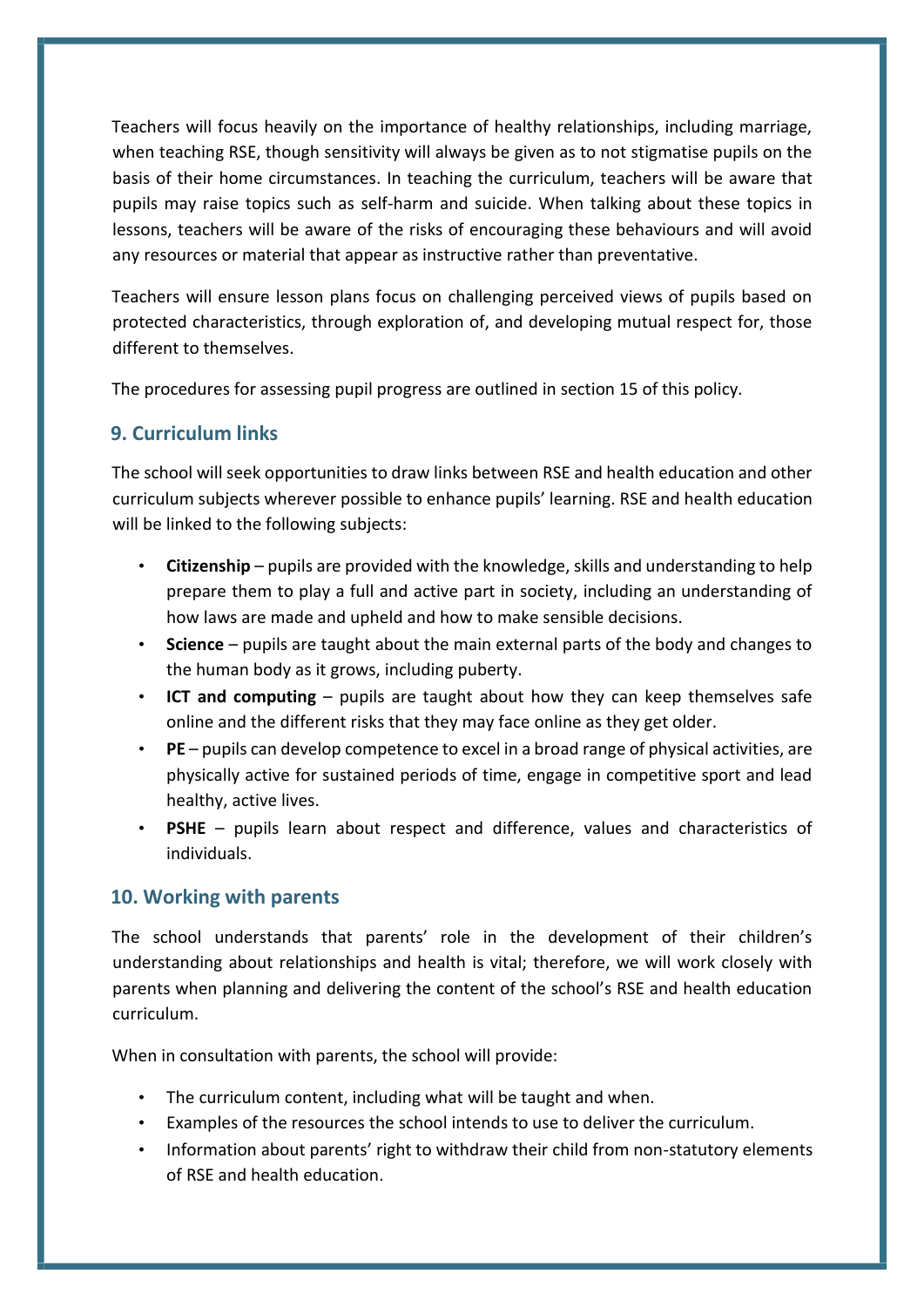Parents will be provided with frequent opportunities to understand and ask questions about the school's approach to RSE and health education. Parents will be regularly consulted on the curriculum content, through meetings and letters, and the curriculum will be planned in conjunction with parents' views.

The school will remain aware that the teaching of some aspects of the curriculum may be of concern to parents. If parents have concerns regarding RSE and health education, they will submit these via email to rse@castlerocksch.uk to arrange a meeting with the Headteacher and Deputy Headteacher on 01530 834368.

## **Working with external agencies**

Working with external agencies will be used to enhance our delivery of RSE and health education and bring in specialist knowledge and different ways of engaging pupils. External experts may be invited to assist from time-to-time with the delivery of the RSE and health education curriculum but will be expected to comply with the provisions of this policy.

## **When working with external agencies, the school will:**

- Check the visitor credentials of all external agencies.
- Ensure the teaching delivered by external experts fits with the planned curriculum and provisions of this policy.
- Discuss with the visitor the details of how they intend to deliver their sessions and ensure the content is age-appropriate and accessible for all pupils.
- Request copies of the materials and lesson plans the visitor will use, to ensure it meets the full range of pupils' needs.
- Agree with the agency on how confidentiality will work in any lesson and that the visitor understands how safeguarding reports must be dealt with in line with the school's Child Protection and Safeguarding Policy.

The school will use visitors to enhance teaching by an appropriate member of teaching staff, not to replace teaching by those staff.

# **11. Withdrawal from lessons**

The school will always recognise that parents have the right to have the right to request that their child is withdrawn from some or all of sex education delivered as part of statutory RSE. The school will uphold that parents do not have a right to withdraw their child from the relationships or health elements of the programmes.

# **Requests to withdraw a child from sex education will be made in writing to the Headteacher.**

Before granting a withdrawal request, the Headteacher will discuss the request with the parents and, as appropriate, the pupil, to ensure their wishes are understood and to clarify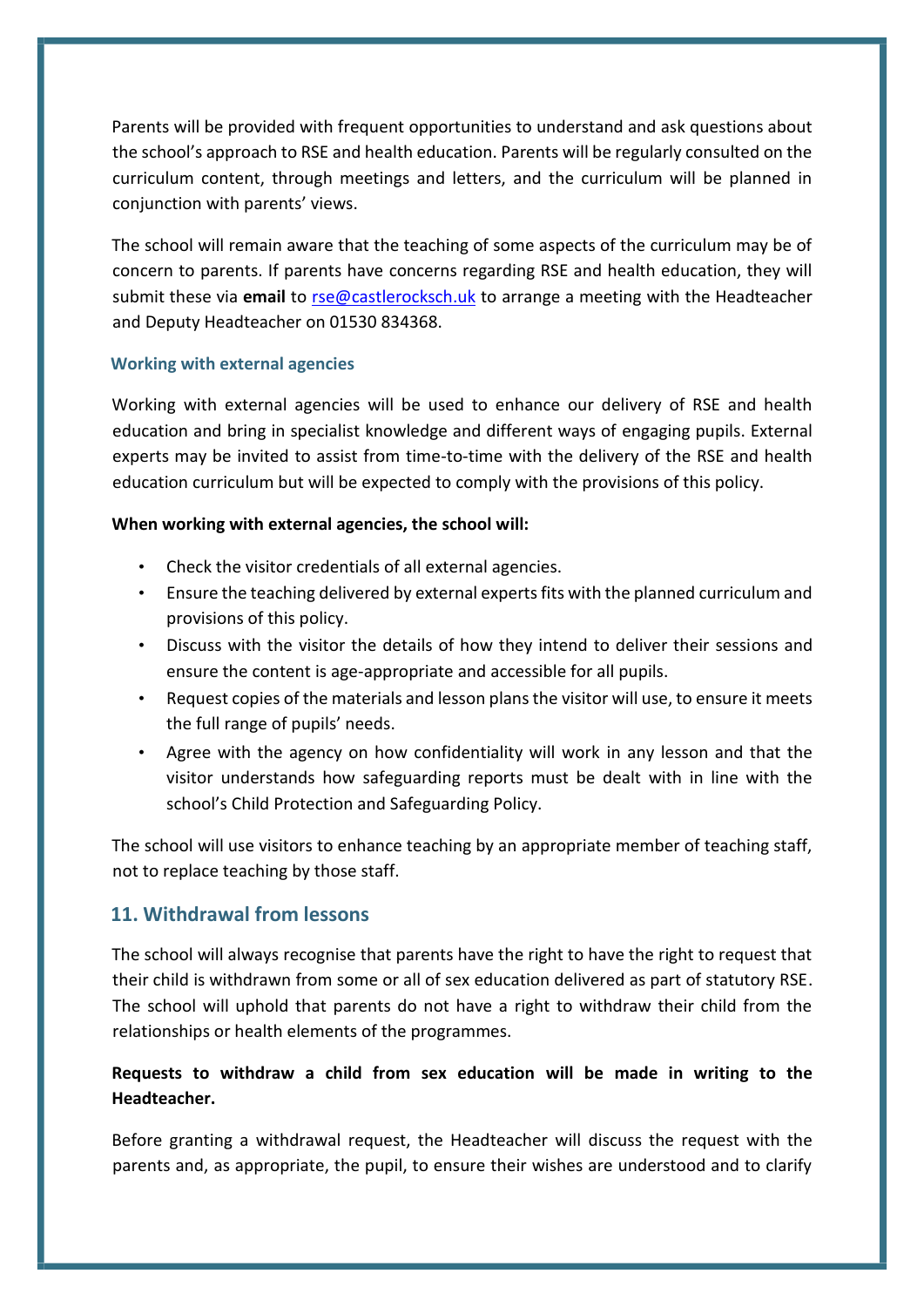the nature and purpose of the curriculum. *The Headteacher will inform parents of the benefits of their child receiving RSE and any detrimental effects that withdrawal might have*. All discussions with parents will be documented. These records will be kept securely in the school office in line with the school's Information Security Policy and Data Protection & Privacy Policy.

Following discussions with parents, the school will respect the parents' request to withdraw their child up to and until three terms before the pupil turns 16. After this point, if the pupil wishes to receive RSE rather than be withdrawn, the school will make arrangements to provide the pupil with RSE.

Pupils who are withdrawn from RSE will receive appropriate, purposeful education during the full period of withdrawal.

For requests concerning the withdrawal of a pupil with SEND, the Headteacher will take the pupils' specific needs into account when making their decision.

# **12. Equality and accessibility**

The school will comply with the relevant requirements of the Equality Act 2010 and will ensure the curriculum does not discriminate against pupils because of their:

- Age
- Sex
- Race
- Disability
- Religion or belief
- Gender reassignment
- Pregnancy or maternity
- Marriage or civil partnership
- Sexual orientation

The school will consider the backgrounds, gender, age range and needs of its pupils and determine whether it is necessary to put in place additional support for pupils with the above protected characteristics.

The school will be aware that pupils with SEND are entitled to learn about RSE and health education, and the curriculum will be designed to be inclusive of all pupils. The school will be aware that some pupils are more vulnerable to exploitation, bullying and other issues due to the nature of their SEND – teachers will understand that they may need to liaise with the SENCO and be more explicit and adapt their planning or work to appropriately deliver the curriculum to pupils with SEND.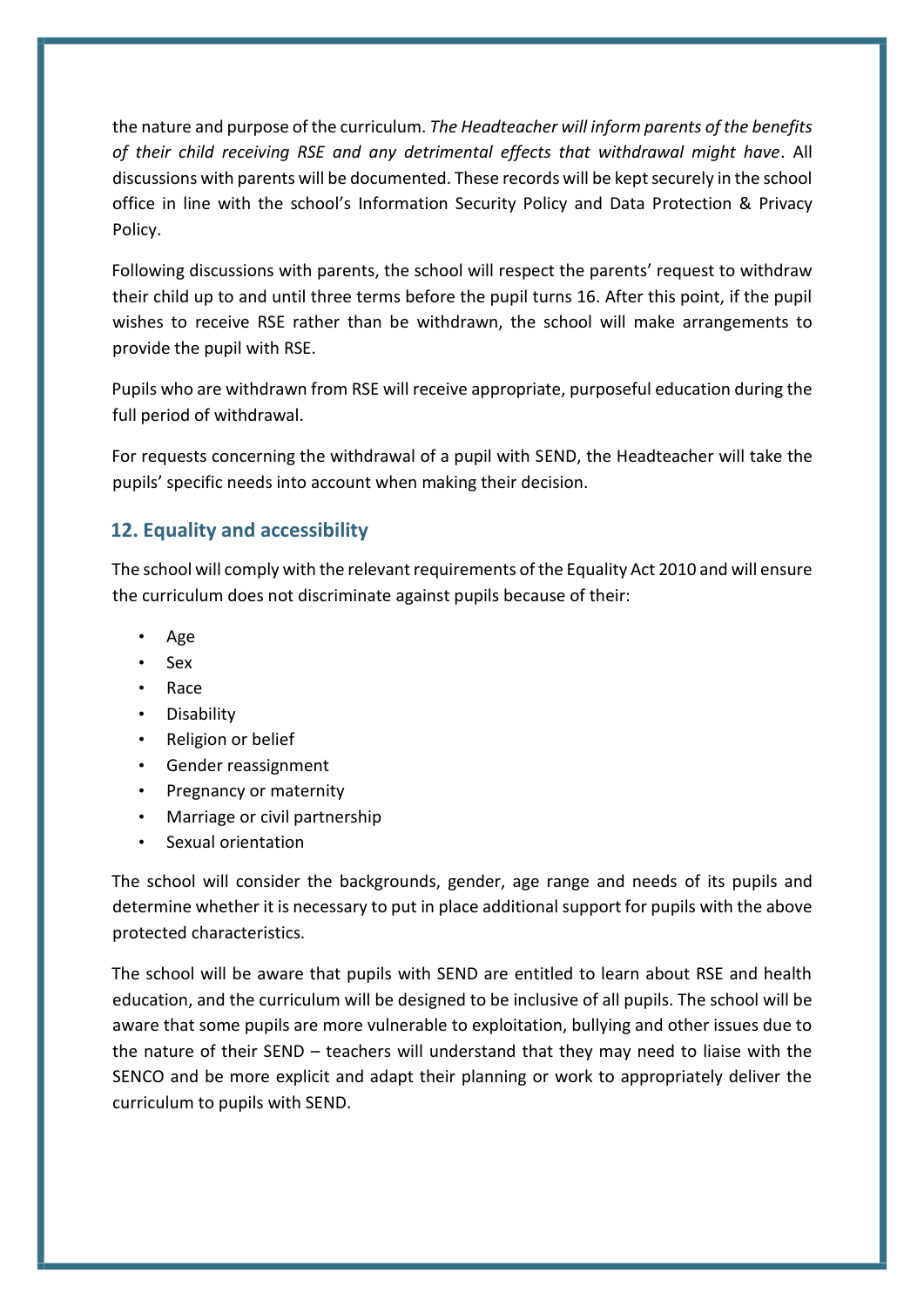Where there is a need to tailor content and teaching to meet the needs of pupils at different developmental stages, the school will ensure the teaching remains sensitive, age-appropriate, developmentally appropriate and is delivered with reference to the law.

The school will take steps to foster healthy and respectful peer-to-peer communication and behaviour between all pupils, and provide an environment which challenges perceived limits on pupils based on their gender or any other characteristic.

The school will be actively aware of everyday issues such as sexism, misogyny, homophobia and gender stereotypes and take positive action to build a culture within which these are not tolerated. Any occurrences of such issues will be identified and managed promptly. Sexual violence and sexual harassment are not acceptable and will not be tolerated. Any reports of sexual violence or sexual harassment will be handled in accordance with the school's Harmful Sexual Behaviour Policy.

# **13. Safeguarding and confidentiality**

All pupils will be taught about keeping themselves safe, including online, as part of a broad and balanced curriculum.

To meet DfE's best practice advice, the DSL will be involved in the formulation of safeguarding-related areas of the curriculum, as the knowledge and resources may help to address safeguarding issues more appropriately and effectively.

When teaching issues that are particularly sensitive for pupils of all ages, e.g. self-harm or suicide, teachers will be made aware of the risks of inadvertently encouraging, or providing instructions to, pupils. Teaching of these subjects will always prioritise preventing harm to pupils as a central goal.

Confidentiality within the classroom will be an important component of RSE and health education, and teachers will be expected to respect the confidentiality of their pupils as far as is possible, in compliance with the school's Pupil Confidentiality Policy.

Teachers will, however, understand that some aspects of RSE may lead to a pupil raising a safeguarding concern, e.g. disclosing that they are being abused, and that if a disclosure is made, the DSL will be alerted immediately. Pupils will be made aware of how to raise their concerns or make a report, and how their report will be handled – this includes the process for when they have a concern about a peer.

# **14. Assessment**

The school will have the same high expectations of the quality of pupils' work in RSE and health education as for other curriculum areas. Lessons will be planned to provide suitable challenge to pupils of all abilities.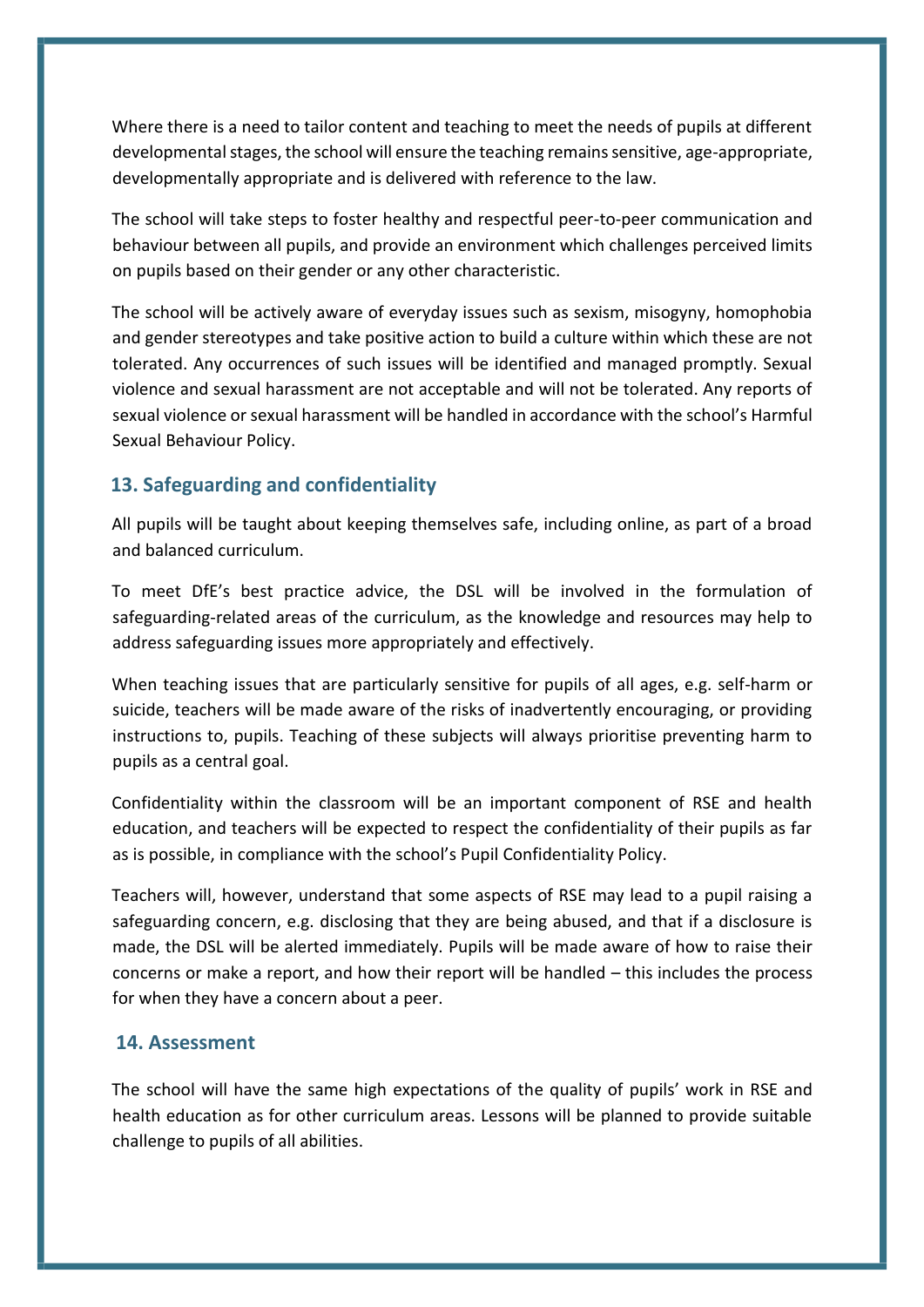Teaching will be assessed and assessments used to identify where pupils need extra support or intervention. There are no formal examinations for RSE and health education; however, to assess pupil outcomes, the school will capture progress in the following ways:

- **Tests / quizzes**
- **Written assignments**
- **Self-evaluations**

# **15. Staff training**

Training will be provided by the RSE and health education subject leader alongside a fully qualified Brooks advisor based at Leicestershire County Hall to the relevant members of staff. Regular updates will be provided to ensure teachers are up-to-date with the RSE and health education curriculum. Training will also be scheduled around any updated guidance on the curriculum and any new developments, e.g. "sexting", which may need to be addressed in relation to the curriculum.

The school will ensure teachers receive training on the Social Exclusion Report on Teenage Pregnancy, and the role of an effective RSE curriculum in reducing the number of teenage conceptions.

## **List of teachers delivering SRE:**

### TBC

*Please note: for the most effective delivery of RSE we are currently reviewing staff compatibility to specific units and in the process of organising training through Brooks to further develop expertise in this area.*

Our trained staff will be able to give pupils information on where and how to obtain confidential advice, counselling and treatment, as well as guidance on emergency contraception and their effectiveness.

# **16. Monitoring and review**

The RSE and health education subject leader will be responsible for monitoring the quality of teaching and learning for the subject. They will conduct subject assessments on a termly basis, which will include a mixture of the following:

- **Self-evaluations**
- **Lesson observations**
- **Topic feedback forms**
- **Learning walks**
- **Work scrutiny**
- **Lesson planning scrutiny**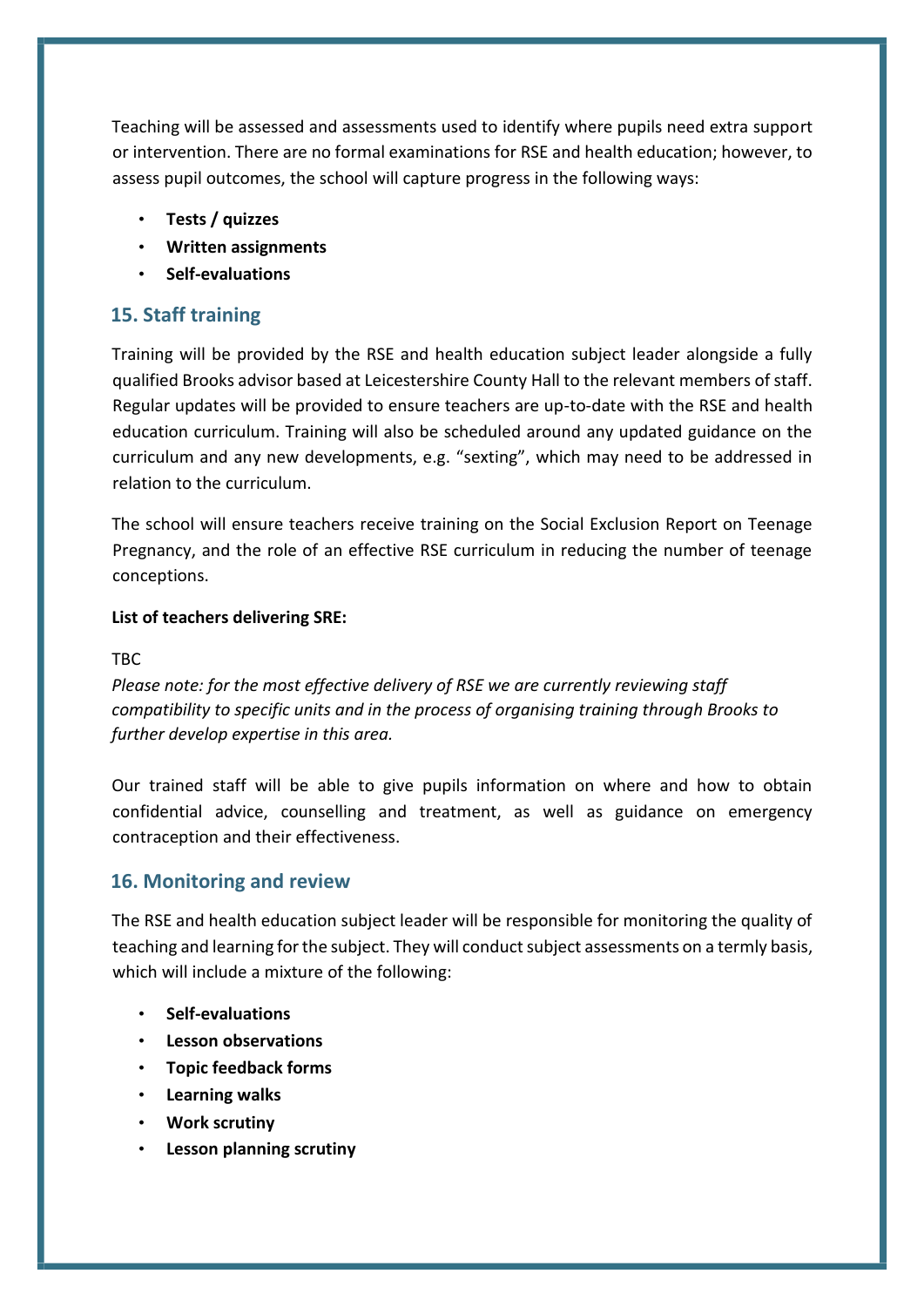The RSE and health education subject leader will create annual subject reports for the Headteacher and governing board to report on the quality of the subjects. They will also work regularly and consistently with the Headteacher and LGB e.g. through monthly review meetings, to evaluate the effectiveness of the subjects and implement any changes.

This policy will be reviewed by the Headteacher in conjunction with the RSE and health education subject leader on an annual basis.

Any changes needed to the policy, including changes to the programmes, will be implemented by the Headteacher. Any changes to the policy will be clearly communicated to all members of staff and, where necessary, parents and pupils, involved in the RSE and health education curriculum.

**The next scheduled review date for this policy will be:** 

**SEPTEMBER 2022**